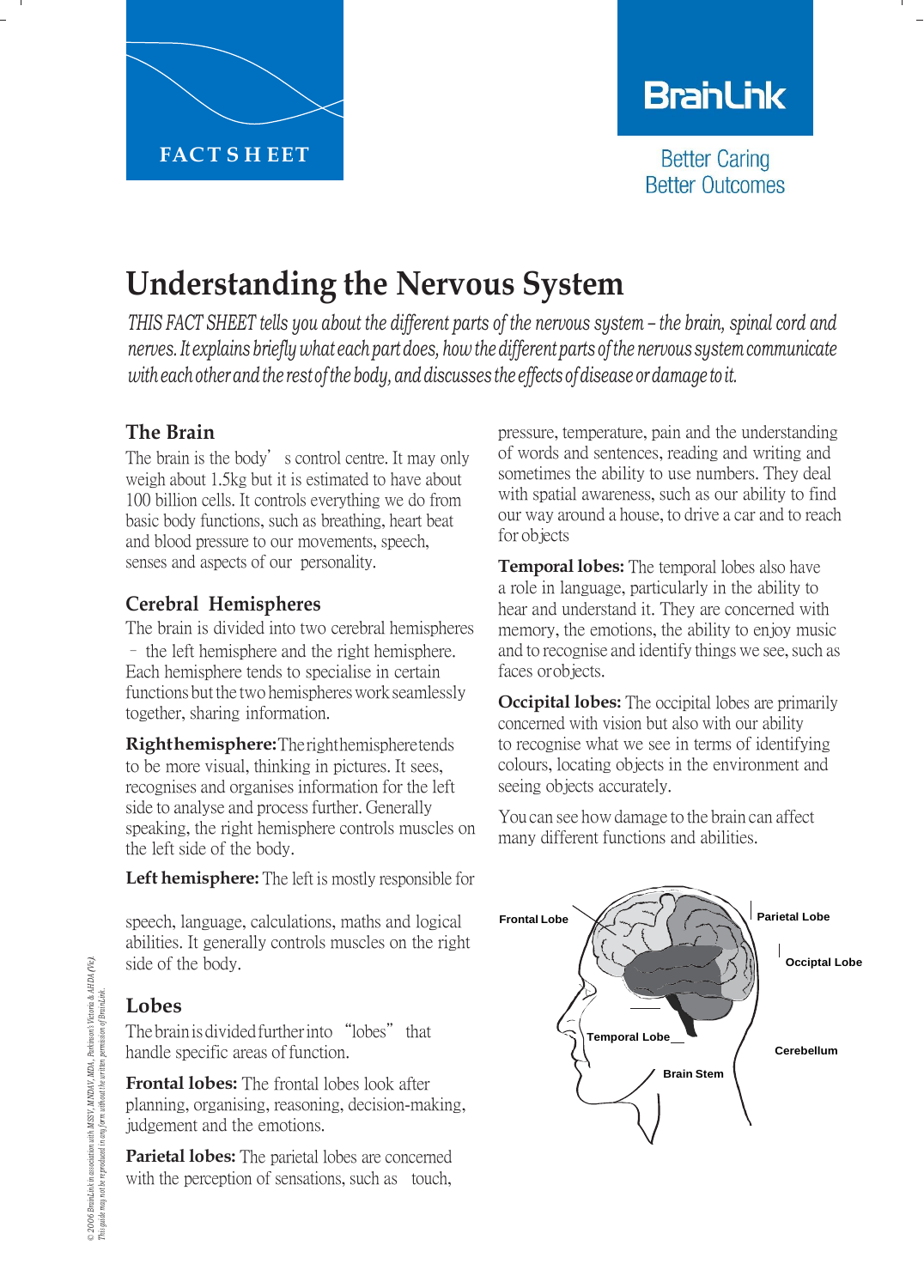### **Cerebellum and Brain Stem**

Below the cerebral hemispheres are the cerebellum and the brain stem, which connect with the spinal cord.

**Cerebellum:** The cerebellum is involved in "doing" rather than "thinking" activities. It carries out orders from the cerebral hemispheres above and keeps a number of vital but routine functions kicking over, such as maintaining balance and ensuring our muscles move in a smooth, coordinated way.

**Brain stem:** The brain stem controls many vital functions including breathing, blood pressure, blood circulation, swallowing, appetite, body temperature and digestion, as well as the need for water, staying awake and sleeping, among other things. It is also the main route for nerve fibres running between the cerebral hemispheres and the spinal cord. Any damage in the brain stem can produce widespread and profound effects.

# **The Nervous System**

The brain communicates messages through a complex network of nerves that travel throughout our body.

**Nervous system:** Together, the brain and nerves are known as the nervous system.

**Central nervous system:** The spinal cord and the brain make up the central nervous system.

**Peripheralnervoussystem:**Ontheirown,the nerves that run throughout our body are called the peripheral nervous system. They relay information from our brain through our spinal cord to the body, and back again.

**Autonomic nervous system:** This is part of the peripheral nervous system. It conveys messages from all of the organs in our chest, abdomen and pelvis. For example, it manages our "fight and flight" responses, our "restanddigest" responses. It looks after the automatic activities of our heart and blood vessels and plays an important part in sexual response and bladder control.



## **Neurones – Basic Building Blocks**

The basic building blocks of the nervous system are nerve cells or neurones. We are born with about 100 billion neurones that must last a lifetime. Unlike all the other cells in the body, neurones do not replace themselves if they die or are damaged.

**Grey matter:** When neurones cluster together, they form grey matter on the outer part of the brain and inner part of the spinal cord.

**White matter:** White matter is found on the inner part of the brain and outer part of the spinal cord. It is made up of bundles of nerve fibres called axons, which are really just the long, thin extensions of neurones. These axons are covered by a white, fatty substance called myelin (hence the term

"white matter"), which insulates them, like the plastic coating of an electric wire. The axons then bundle together, like the individual telegraph wires in a cable, to form a nerve.

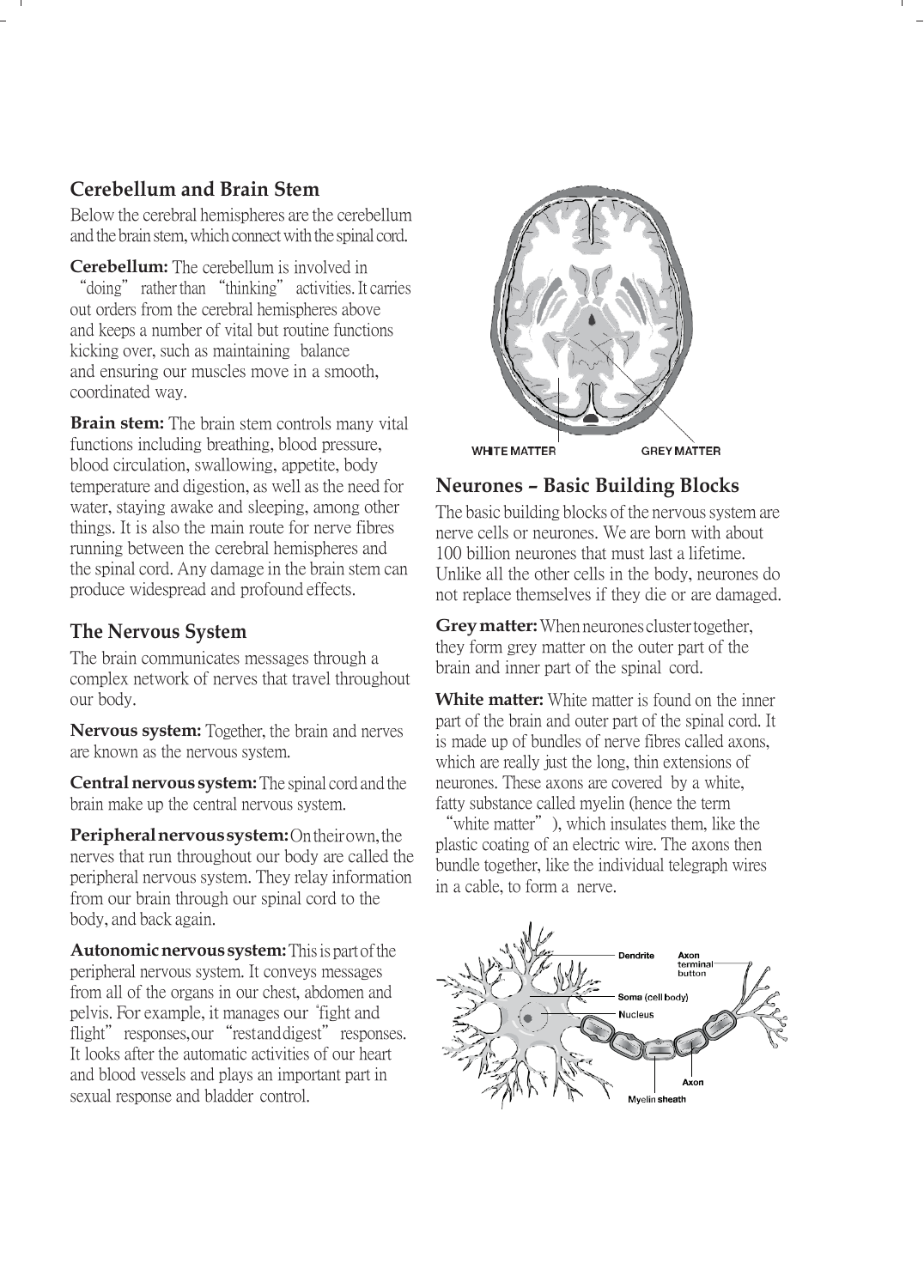#### **How it all Works**

The brain is in constant contact with all parts of the body, sending instructions and receiving feedback fromthe senses.The axons carry these messages as tiny electrical currents or nerveimpulses.

**Outgoing messages: motor neurones** Messages sent from the brain to activate the muscles of the body travel along the motor pathways. The neuronesthat make up these pathways are called motor neurones.

**Incoming messages: sensory neurones** Messages sent from the senses back to the spinal cord and brain come along the sensory pathways. These are called sensory neurones.

#### **How Change Affects the Nervous System**

Various conditions from illness (encephalitis) and incidents (heart attack, stroke) to accidents (near drowning, a skateboarding fall) can cause brain damage, which affect the way the nervous system functions by:

- › Affecting brain function itself.
- › Affecting the brain's ability to communicate with the rest of the body.
- › Affecting theability ofmuscles torespond to the brain's orders (nerve impulses).

**Acquired brain injury (ABI):** Damage to the brain is called acquired brain injury. An accident, illness or incident can cause direct injury to the brain cells and any interruption to the blood supply to the brain may also cause damage. Without a constant blood supply, the brain is unable to maintain its extraordinary level of functionality.

For example, a lack of oxygen (hypoxia) during near drowning affects blood supply to the brain, as does severe bleeding in other parts of the body or any excessive pressure within the skull, which might occur due to brain swelling or bruising.

Changes to the brain and nervous system can lead to the following kinds of issues.

**Medical problems:** Headache and epilepsy are two of the most common.

**Sensorydifficulties:**Sight,hearing,touch,smell, taste, body-temperature control and awareness of body position can be affected. For example, some people may become hypersensitive to sound, heat or cold. Others may lose awareness of body position, which creates problems with buttoning shirts, using a spoon or stepping off a curb safely.

**Physical difficulties:** The most obvious problems are paralysis and limb weakness or problems with coordination, balance and tremor. Fatigue is also very common.

**Thinking abilities:** Poor concentration, memory loss and difficulties in planning, organising, problem-solving, abstract thinking and responding effectively may arise. Slowness in thinking is very common.

**Communicationandspeechdifficulties:** Speech may be affected by becoming slurred or difficult to understand. Some people may have trouble swallowing.Others havedifficultiesusinglanguage, such as finding the right words or understanding sentences.

**Behaviour:** A person may become aggressive, lack initiative or be poorly motivated. They may have difficulty regulating their own behaviour in a way that is socially acceptable. For example, a person with ABI may make inappropriate jokes.

**Personality:**Personalitychanges canoccur as a result of damage to the brain. One example is having difficulty regulating emotional responses: a person may become irritable or they may laugh or cry too easily.

Personality change can also be the result of a person'<sup>s</sup> reaction to having ABI, which is often the case with depression.

Some of the effects of ABI are obvious and profound while others are subtle, yet disabling. The effects will vary widely from person to person and the recovery process may continue over many years.